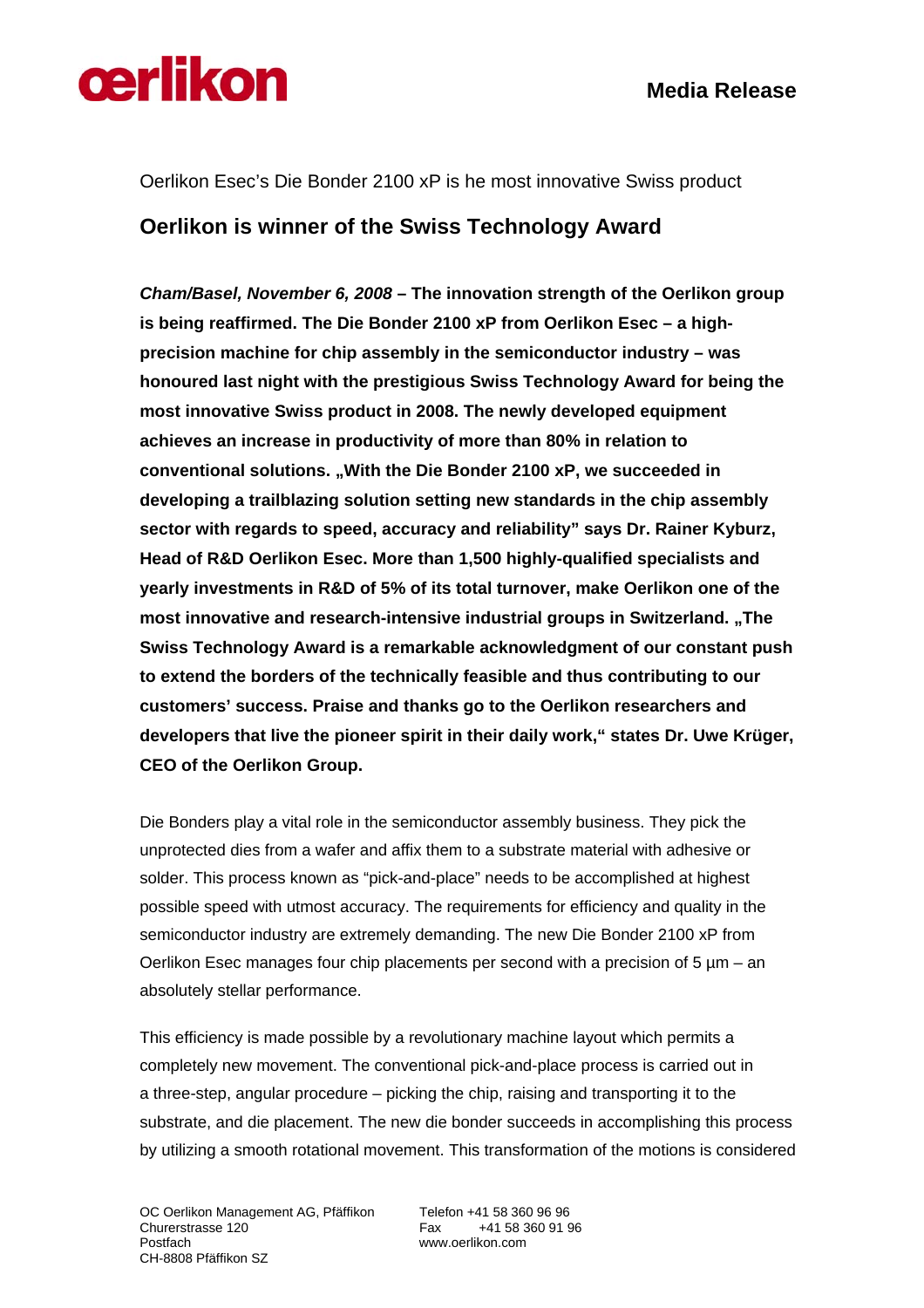## **cerlikon**

Page 2 "leading-edge" in robotics. Additionally, further innovations lead to minimized nonproductive time. A new graphical user interface enables the simple and efficient operation of the equipment. An interdisciplinary team comprised of 40 specialists in robotics, electronics, pattern recognition, control engineering, software, engineering and product management worked together to achieve this goal. In summary, the Oerlikon Esec Die Bonder 2100 xP enables an increase in productivity of more than 80%. "This is a break-through actually considered as impossible to achieve ", says Dr. André Richoz, Head of Oerlikon Esec. .We are proud to have achieved this by using new approaches. We thank the Swiss Innovation Forum for this honour", continues Richoz.

The Swiss Technology Award is a prestigious award in Switzerland systematically supporting innovation strength. While in recent years projects in the fields of biotechnology have been amongst the winners, in 2008 projects derived from traditional Swiss competences dominated the evaluation process: for example robotics or nanotechnology used in assembly process and computer technology. A top-notch expert panel evaluated in a two-step jury procedure Oerlikon Esec as winner from a pool of over 50 applications for its innovation strength and market potential. The Die Bonder 2100 xP was formally launched in May 2008 at the industry conference SEMICON in Singapore and received high acclaim.

## **Legend**

Picture 1: The newly developed Die Bonder 2100 xP from Oerlikon Esec achieves with its revolutionary machine layout an increase in productivity of more than 80% in relation to conventional solutions.

Picture 2: The rotational movement utilized by the new Die Bonder 2100 xP from Oerlikon Esec manages four chip placements per second with a precision of  $5 \mu m - a$  leading-edge achievement in robotics and an absolutely stellar performance in the industry.

www.oerlikon.com